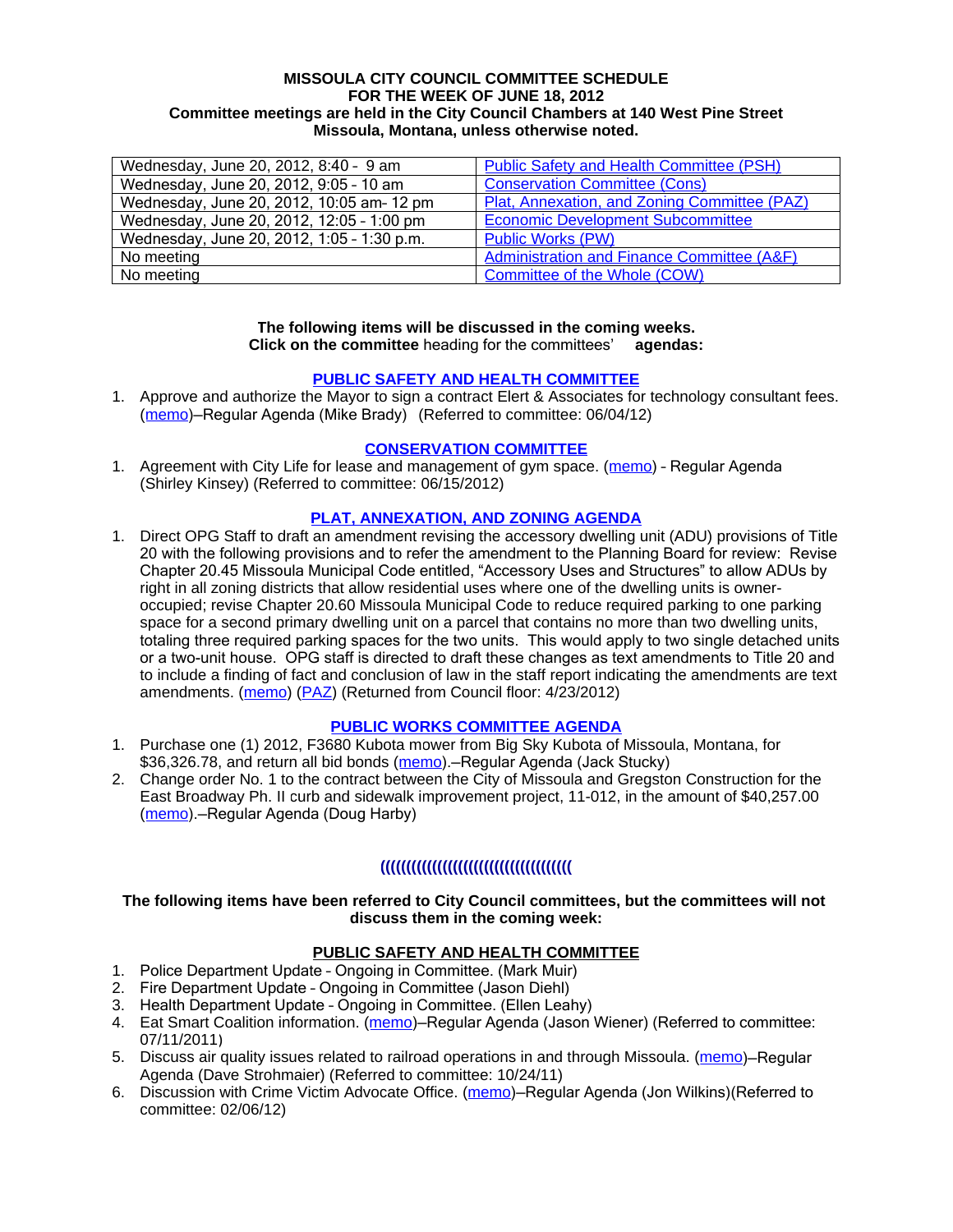- 7. Discuss revisiting cell phone restrictions. ([memo](http://www.ci.missoula.mt.us/DocumentView.aspx?DID=7420)) Regular Agenda (Dave Strohmaier) (Referred to committee: 10/17/11)
- 8. Safety aspects of management of the urban deer population in the City of Missoula. [\(memo](http://www.ci.missoula.mt.us/DocumentView.aspx?DID=8528))–Regula r Agenda (Dick Haines and Jon Wilkins) (Referred to committee: 03/26/2012)
- 9. Discussion of sexual assault prevention campaign and consideration of unfunded crime victim advocate urban outreach position. ([memo](http://www.ci.missoula.mt.us/DocumentCenter/Home/View/20189)) - Regular Agenda (Caitlin Copple) (Referred to committee: 06/15/12)

# **CONSERVATION COMMITTEE**

- 1. Discuss the city's strategy to complete a boundary survey of Greenough Park. [\(memo](http://www.ci.missoula.mt.us/DocumentView.aspx?DID=5875))—Regular Agenda (Dave Strohmaier) (Referred to committee: 04/04/2011)
- 2. Approve and authorize the Mayor to sign an amendment to the agreement with Territorial Landworks, Inc. (TLI) in an amount not to exceed \$136,702.37 for professional services, including engineering, surveying, and construction management for Project #PR 08-02 GCT, Grant Creek Trail, CTEP #STPE 8199(105). ([memo](http://www.ci.missoula.mt.us/DocumentView.aspx?DID=7494))–Regular Agenda (Dave Shaw) (Referred to committee: 10/24/11)

# **PLAT, ANNEXATION & ZONING COMMITTEE**

- 1. Annexation. (see separate list at City Clerk's Office for pending annexations) (Ongoing in Committee)
- 2. Ongoing discussion of City planning issues with members of the Planning Board.—Regular Agenda (Bob Jaffe) (Referred to committee: 3/20/06)
- 3. Amendment Article 7. Error Corrections and Adjustments to the subdivision regulations to allow for restrictions or conditions placed on a plat by the governing body to be amended or removed by a future council. [\(memo](http://www.ci.missoula.mt.us/DocumentView.aspx?DID=7568))–Regular Agenda ( Jon Wilkins) (Referred to committee: 11/07/11)
- 4. Consider an amendment to Title 20 clarifying that amendment authorizing accessory uses or conditional uses are considered text amendments. [\(memo](http://www.ci.missoula.mt.us/DocumentCenter/Home/View/19059))–Regular Agenda (Bob Jaffe) (Referred to committee: 04/23/12)
- 5. An ordinance amending Title 20, City Zoning Ordinance, as recommended by the Missoula Consolidated Planning Board, and shown in Proposed Amendments to Nonconformities 20.80 and Measurements and Exceptions 20.110 of the Missoula City Zoning Code Attachment A. [\(memo](http://www.ci.missoula.mt.us/DocumentCenter/Home/View/19667))-Re gular Agenda (Tom Zavitz) (Referred to committee: 05/21/12)
- 6. Waive subdivision fee for 3776 South Russell Street. [\(memo](http://www.ci.missoula.mt.us/DocumentCenter/Home/View/19827))—Regular Agenda (Bob Jaffe) (Referred to committee: 06/04/2012)

#### **ADMINISTRATION AND FINANCE COMMITTEE**

- 1. Approve claims. (Ongoing) (Consent Agenda)
- 2. Approve journal vouchers. (Ongoing) (Consent Agenda)
- 3. Approve budget transfers. (Ongoing) (Consent Agenda)
- 4. Amend Council rules to change the Council's regular meeting schedule to two meetings per month [\(memo](http://www.ci.missoula.mt.us/DocumentView.aspx?DID=4027)).—Regular Agenda (Marty Rehbein) (Referred to committee: 06/07/10)
- 5. Discuss the disposition of surplus city land. [\(memo](http://www.ci.missoula.mt.us/DocumentView.aspx?DID=4862))–Regular Agenda (Nancy Harte) (Referred to committee: 10/25/10)
- 6. Review the city's current policy for charging the public for various city-produced documents ([memo](http://www.ci.missoula.mt.us/DocumentView.aspx?DID=5143))— Regular Agenda (Dave Strohmaier) (Referred to committee: 12/06/10)
- 7. Review Missoula's insurance experience, particularly work comp; propose improvements if warranted. [\(memo](http://www.ci.missoula.mt.us/DocumentView.aspx?DID=6381))—Regular Agenda (Ed Childers) (Referred to committee: 05/09/2011)
- 8. Review and approve updates to the City Council rules. ([memo](http://www.ci.missoula.mt.us/DocumentCenter/Home/View/18722))—Regular Agenda (Bob Jaffe) (Referred to committee: 04/09/12)
- 9. Establish special district to support the Urban Forest Program. [\(memo](http://www.ci.missoula.mt.us/DocumentCenter/Home/View/20055))–Regular Agenda (Bob Jaffe) (Referred to committee: 06/11/12)
- 10. Resolution amending the Brownfields Revolving Loan Fund Loan Agreement, the Fifth Amendment to the Loan Agreement, and the Restated Tax Increment Urban Renewal Note Series 2006, increasing the loan amount from \$1,525,000 to \$1,775,000 for the Mill Site Project in Urban Renewal District II. [\(memo](http://www.ci.missoula.mt.us/DocumentCenter/Home/View/20187)) - Regular Agenda (Ellen Buchanan)

# **PUBLIC WORKS COMMITTEE**

- 1. Resolution to change the speed limit on Reserve Street between Brooks and 39<sup>th</sup> Street. ([memo](http://www.ci.missoula.mt.us/DocumentView.aspx?DID=5418))–Re gular Agenda (Wayne Gravatt) (Referred to committee: 01/24/2011)
- 2. Discuss the timing of various traffic lights around the city. ([memo](http://www.ci.missoula.mt.us/DocumentView.aspx?DID=7322))–Regular Agenda (Bob Jaffe) (Referred to committee: 09/26/2011)